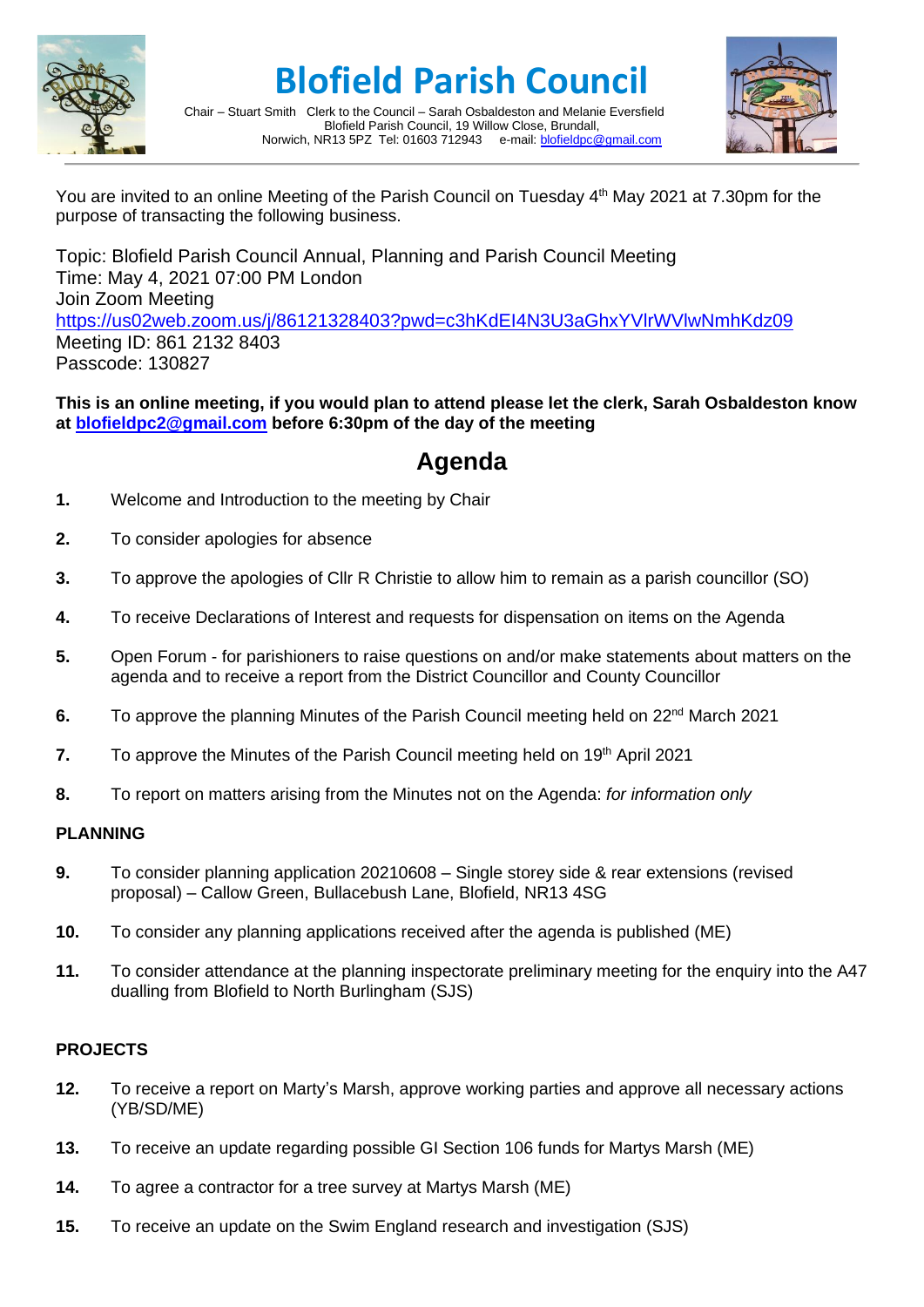- **16.** To consider repairs and positioning of the SAM2 speed sign (ME)
- **17.** To receive an update on the parish partnership trod and stile and agree necessary actions (ME)
- **18.** To receive an update from the Margaret Harker Hall / Preschool / Council meeting and agree any necessary actions (SJS / SD)

#### **FINANCE & GOVERNANCE**

- **19.** To approve invoices for payment and note council funds (SO)
- **20.** To receive the internal monthly review (SD)
- **21.** To consider urgent tree works at town pit pond (ME)
- **22.** To approve a donation of £250 to the BADCOG for Howes Meadow maintenance (SO)
- **23.** To consider the legal cost and requirement for a contract or memorandum of understanding for land in lieu of section 106 Wyngates land (SJS/SO)
- **24.** To note receipt of £798.24 of interest from the Broadland District Council parish council deposit scheme (SO)
- **25.** To consider reed treatment at the town pit (SO)
- **26.** To consider a funding request for new bins in the parish (ME)
- **27.** To note receipt of further CIL funds (SO)

#### **UPDATES / CONSIDERATIONS**

- **28.** To review the location and dates of meetings after the 7<sup>th</sup> May 2021 (SO)
- **29.** To agree the cancellation, if necessary, of the Annual Meeting of the Parish (SO)
- **30.** To receive an update on the Doctors Surgery expansion (SJS)
- **31.** To consider a pizza van locating once a month in the Courthouse carpark, trial on 7<sup>th</sup> May (SJS)
- **32.** To receive an update from the Blofield Allotments landowner meeting (SD/ME)
- **33.** To review and approve draft newsletter contents and agree any necessary actions (SJS)
- **34.** To appoint a council representative for flooding (SJS)
- **35.** To receive an update on the Blofield Heath village sign painting (SO)
- **36.** To receive the Clerk's Report & Correspondence (SO)
- **37.** Other reports and items for the next agenda *for information only*
- **38.** To note the date of the next Parish Council planning meeting Tuesday 1<sup>st</sup> June 2021 at 7:30pm
- **39.** To note the date of the next Parish Council Meeting Monday 14<sup>th</sup> June 2021 at 7:30pm

*Sarah Osbaldeston*

Parish Clerk 28 th April 2021